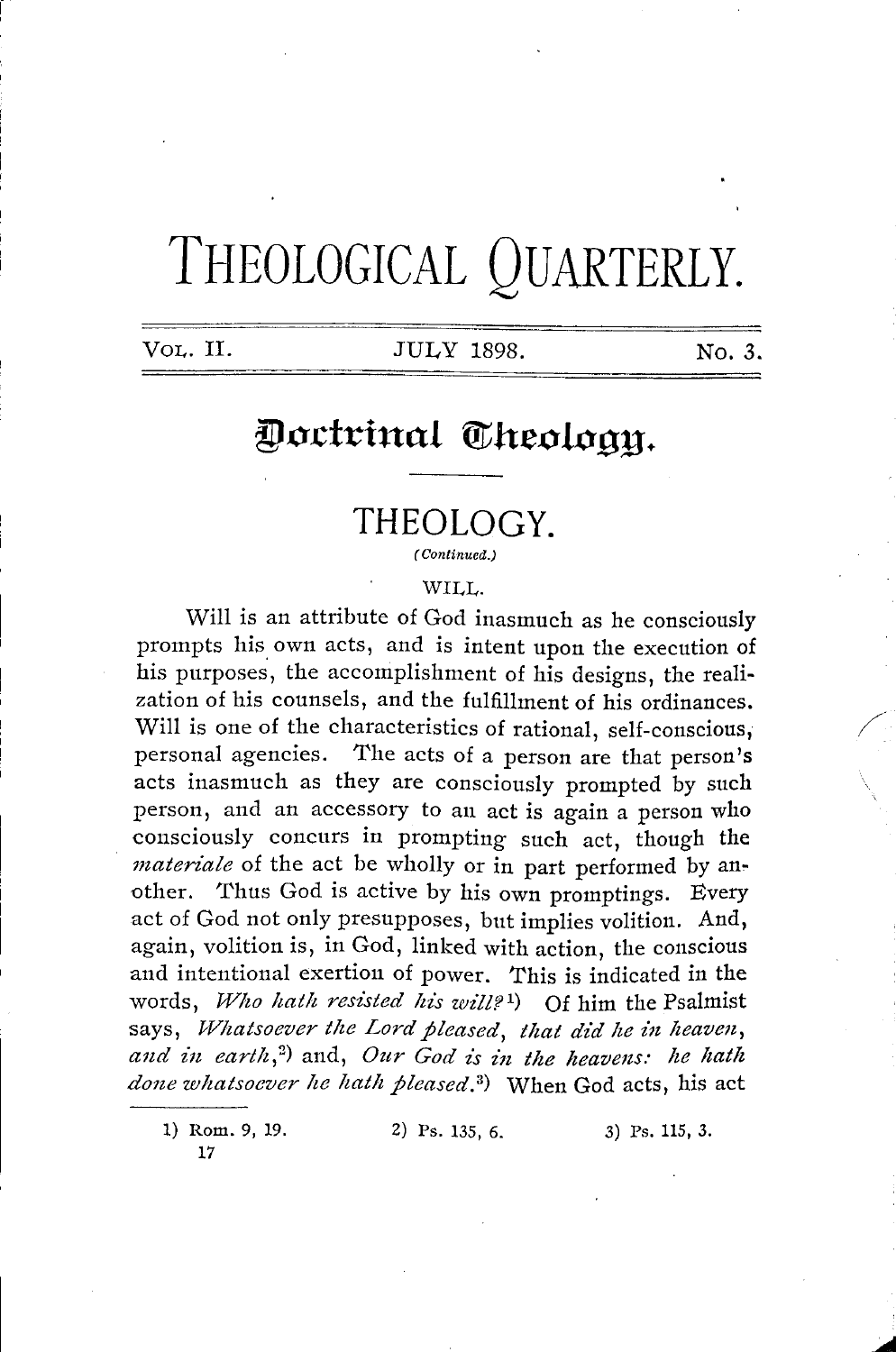### Historical Theology.

#### **JESUIT OBEDIENCE.**

The fundamental principle of all true morality in man is man's responsibility to God. To deny the existence of God is to strike the death blow to morality, and, again, to substitute any other supreme moral norm for the will of God is idolatry and, as such, subversive of the very principle of true morality. At the same time, to demand of any man obedience akin or similar to the subservience of an irrational being, a brute or a stick, to the will of a superior authority or power, is to degrade that man below the rank of a moral being, to deport him beyond the moral sphere for which God has created him and within which God has permitted the most hardened criminal, yea, even Satan and his host, to remain.

Viewed in this light, the order which has styled itself the *Society of Jesus* is an institution which is by its most prominent feature characterized as thoroughly immoral in its dominant principle, and, therefore, a menace not only to true religion, but also to the moral foundation of human society in all its forms, phases, and spheres. That most prominent feature and dominant principle is OBEDIENCE,

The most authentical source of information concerning the nature of the Society and its principles is the *fnstitutum Societatis Jesu .* This work is before us in the edition published in 1757 in the Jesuit college at Prague. It comprises two folio volumes of 790 and 472 numbered pages and 166 pages of index. The contents of the first volume are, Litterae Apostolicae, Compendium Privilegiorum, Examen *et Constitutiones, Decreta Congregationum, Canones Con*gregationum, Indiculus Decretorum; the contents of Vol. II, *Censurae et Praecepta, Fonnulae Congregationum, Regulae,*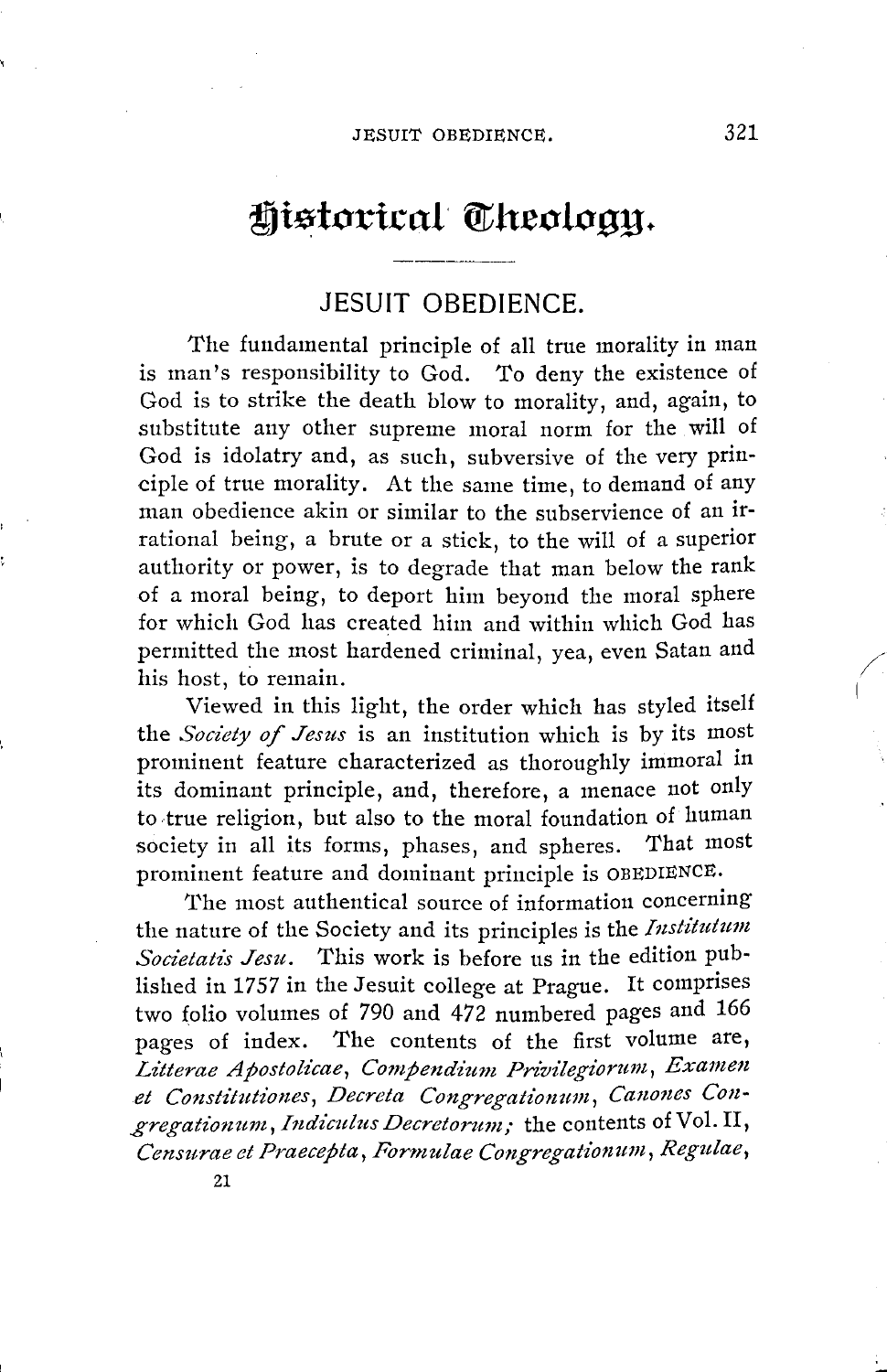*Epistola S. P. N. Ignatii de virtute Obedientiae, Ratio St~*  diorum, Ordinationes Generalium, Instructio pro Superio*ribus, Instructiones ad Provinciales, Industriae P. Claud. Aquaviva, E:r:ercitia Spiritualia S. P. Ignatii, Directorium in Exercitia, Index Generalis.* This work is the written law of the Order, which can never be substantially altered. Among the Decrees of the Congregations we find this:-

''As mention had been made concerning certain difficulties which had arisen concerning the Constitutions, it seemed good to all by common consent that nothing pertaining to the substance of our *Institutum* can be changed.''<sup>1</sup>)

The contents of the *Institutum* are not intended for the general reader, not for the *saeculum,* but for the *Society,*  and the information afforded by these volumes is the most authentical and reliable that can be had, the testimony, not of an individual member of the Order, of Bellarmin or Busenbaum or Goury, but of the *Society* itself as a body, and officially laid down in its own words. The work is, however, accessible to few even among those who are familiar with the language of the *Institutum,* and in books purporting to give reliable information on the *Society* we have hitherto looked in vain for a satisfactory apparatus of quotations from the only work which no member of the Order can consistently disavow. We are, therefore, conscious of rendering a real service to our readers by giving them, together with the original extracts, a translation of a series of selections from various parts of the *Institutum*  on the subject of Jesuit Obedience.

The vow of Obedience is a part of the obligation taken by every member of the *Society*. The *Formula Professionis* by every member of the *Society*. The *Formula Professionis*<br>for the full-fledged Jesuits, the "professed of the four vows,"<br>is this:—

<sup>1)</sup> Cum mentio facta fuisset de difficultatibus, quae circa Constitutiones. occurrebant, placuit omnibus communi consensu, ut nihil ad substantialia Instituti nostri pertinens posset immutari. - Decreta Secundae Congrega-Instituti nostri pertinens posset immutari. — Decreta Secundae Congrega-<br>tionis Generalis, VI, Inst. Vol. I, p. 489 a.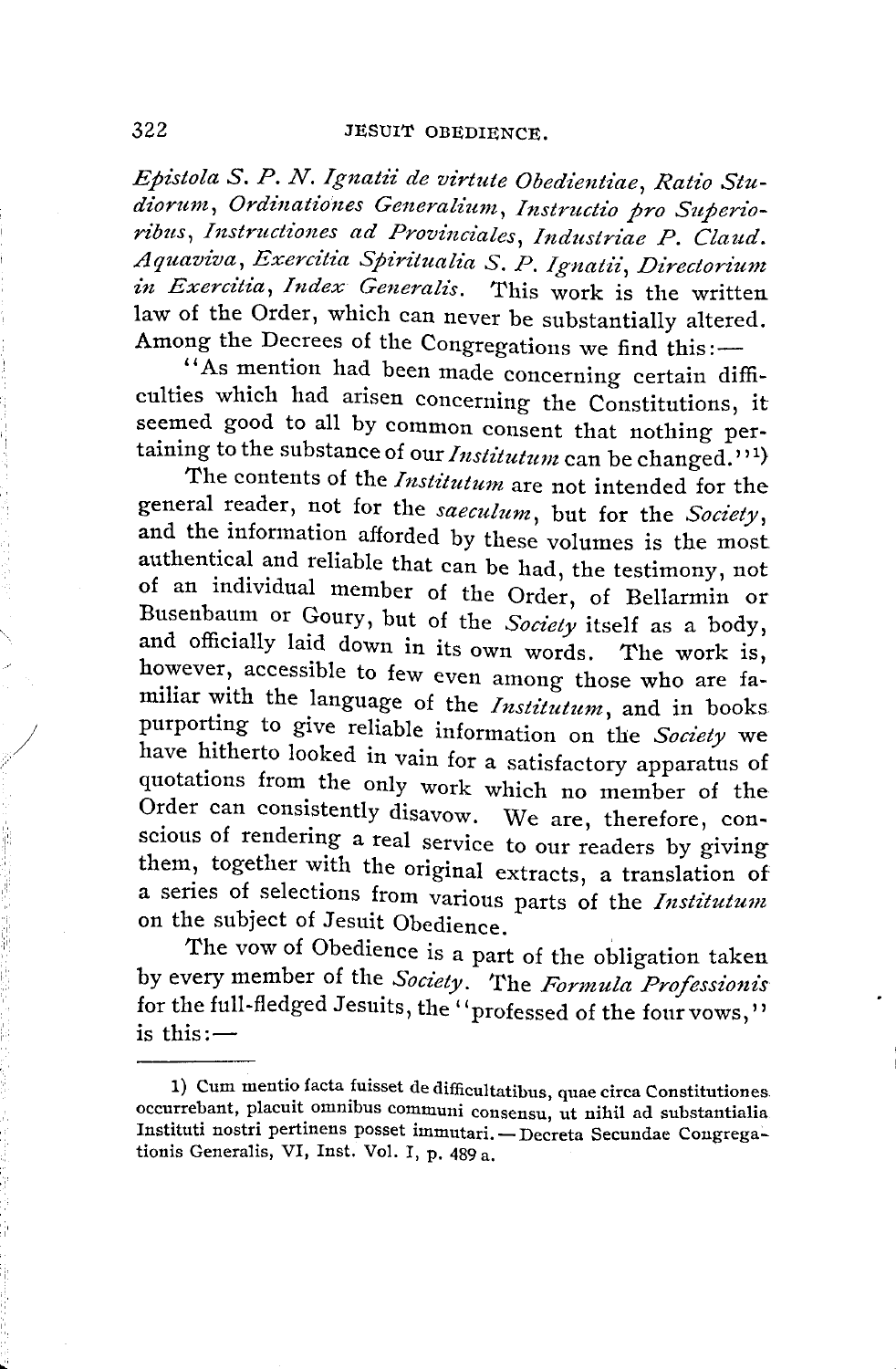"I, N., do make profession, and promise Almighty God, before His Virgin Mother, and the entire court of heaven and all those here present, and to thee, Reverend Father N., the Provost General of the Society of Jesus, the vicegerent of God, and to your successors, or, to you, Reverend Father N., vice Provost General of the Society of Jesus, and of his successors, vicegerent of God, perpetual Poverty, Chastity, and Obedience, and in accordance therewith, especially, the care of the education of youths, according to the rule of living contained in the letters Apostolic of the Society of Jesus, and in its Constitutions.

And, furthermore, I promise special Obedience to the supreme Pontiff, relative to missions, as contained in the said letters Apostolic and Constitutions."<sup>1</sup>)

The "professed of the three vows" take the same obligation, omitting the section beginning with *Insuper, "and, furthermore," etc.* But of this fourth vow, the *Institutum*<br>
says:—<br> *it when Professed Spointy, hardwardy* and *it thus seems* says:--<br>"The Professed Society, besides the said three vows,

takes an express vow to the Supreme Pontiff, as, for the present or any future time, the Vicegerent of Christ our Lord, viz., to travel without excuse, and without asking for a viaticum, wherever in the world they may be ordered by His Holiness, among believers or unbelievers, for purposes pertaining to divine worship and the benefit of the Christian religion."<sup>2</sup>

Insuper promitto specialem Obedientiam summo Pontifici, circa missiones; prout in eisdem litteris Apostolicis et Constitutionibus continetur. -Constit. P. V, Cap. III, Vol. I, p. 404 b et Vol. II, p. 166 b.

2) Professa itidem Societas, praeter tria Vota dicta, Votum facit expressum Summo Pontifici, ut Vicario, qui nunc est vel pro tempore fuerit,

<sup>1)</sup> Ego, N. Professionem facio, et promitto Omnipotenti DEO, coram ejus Virgine Matre, et universa coelesti curia, ac omnibus circumstantibus; et tibi Patri Reverendo N. Praeposito Generali Societatis JESU, locum DEI tenenti, et successoribus tuis; vel, tibi Reverendo Patri N. vice Praepositi Generalis Societatis JESU, et successorum ejus, locum DEI tenenti; perpetuam Paupertatem, Castitatem, et Obedientiam; et secundum eam, pe· culiarem curam circa puerorum eruditionem, juxta formam vivendi, in litteris Apostolicis Societatis JESU, et in ejus Constitutionibus contentam.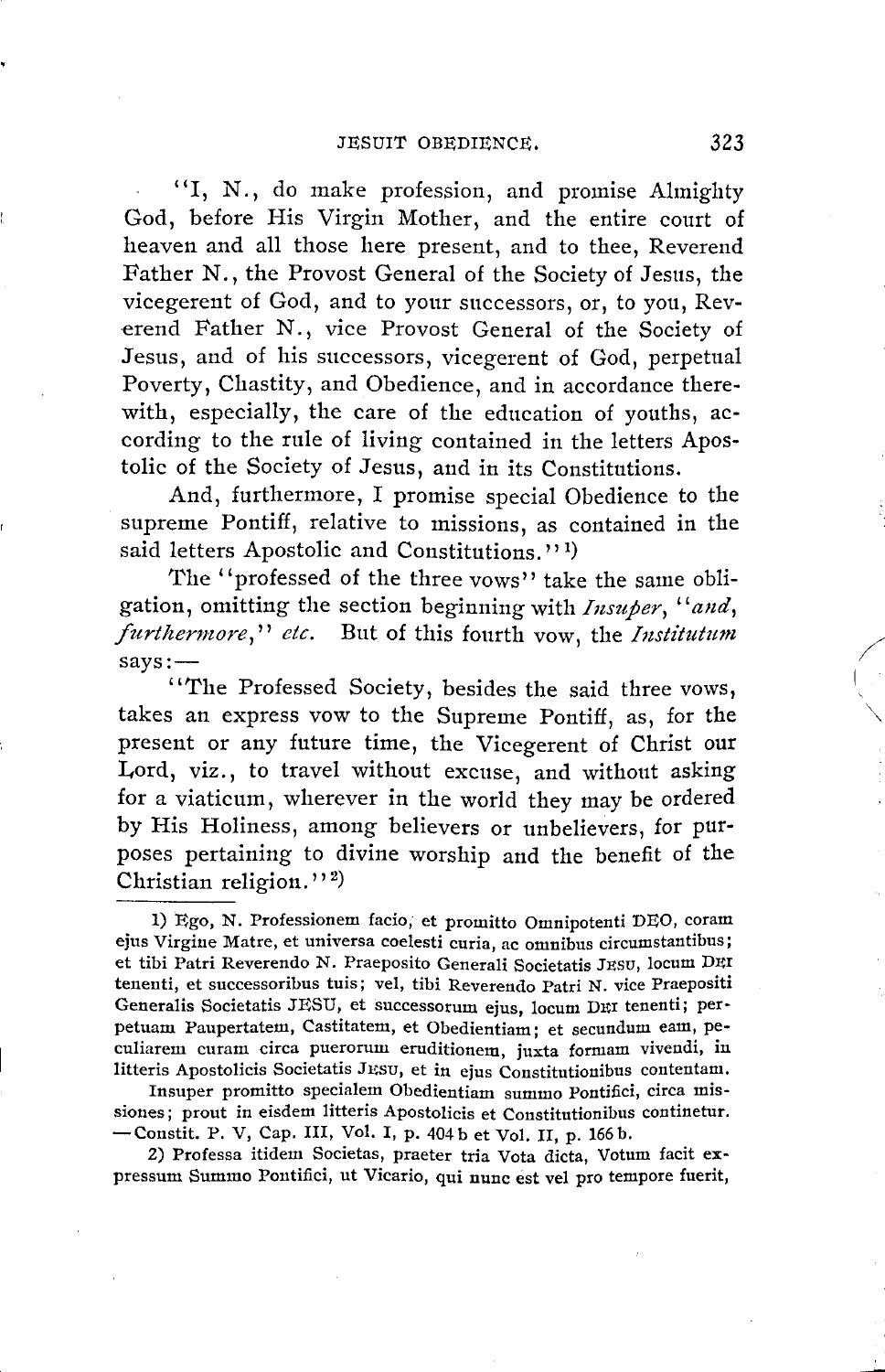The reader may have noticed that the form of obligation in all cases refers to the Constitutions of the Order. Yet the candidate for admission is not, as a rule, supposed xet the candidate for admission is not, as a rule, supposed<br>to know all that the Constitutions contain. The *Institutum*<br>says:—<br>((There when other)

' 'Those who enter as new members shall not be required to read the entire Constitutions, but they may read some compend of the same, where each may learn what he may have to observe, unless, perhaps, it appear proper to the Superior that, for peculiar reasons, they should be shown him complete."<sup>1</sup>

And yet, while the four vows are binding upon the Jesuit conscience at all times, so that a violation of any one of them is sin, venial or mortal, anything contained in the Constitutions, Declarations, etc., may by the judgment and will of the Superior be rendered of equal strin-<br>gency. Thus says the *Institutum*:gency. Thus says the  $Institutum$ : — <br>"It seemed good unto us in the Lord that (with the

exception of the express vow whereby the Society is constricted to the Supreme Pontiff for the time being, and the remaining three essential vows of Poverty, Chastity, and Obedience) no Constitutions, Declarations, or order of living, shall have the power to obligate to the extent of mortal or venial sin, unless the Superior, in the name of our Lord Jesus Christ, or on the strength of Obedience, enjoin them, which may occur in those things or persons, in which it may be deemed highly conducive to the particular benefit of each individual, or to the general welfare."<sup>2)</sup>

1) Non oportebit Constitutiones universas ab iis, qui novi accedunt, legi, sed compendium quoddam eorum, ubi quisque quid sibi observandum sit intelligat, nisi forte Superiori videretur, alicui peculiares ob causas omnes ostendi oportere. Examen., Declar. in cap. I, Vol. I, p. 342a.

2) Visum est Nobis in Domino (excepto expresso Voto, quo Societas Summo Pontifici, pro tempore existenti, tenetur, ac tribus aliis essentia-

,'

 $\bigg/$  ,

Christi Domini Nostri, nimirum ad proficiscendum sine excusatione, non petito viatico, quocumque gentium ejus Sanctitas jusserit, inter fideles, vel infideles, ad res, quae ad Divinum cultum, et Religionis Christianae bonum spectant. Examen, c. I,  $\delta$  5. Vol. I, p. 341 a.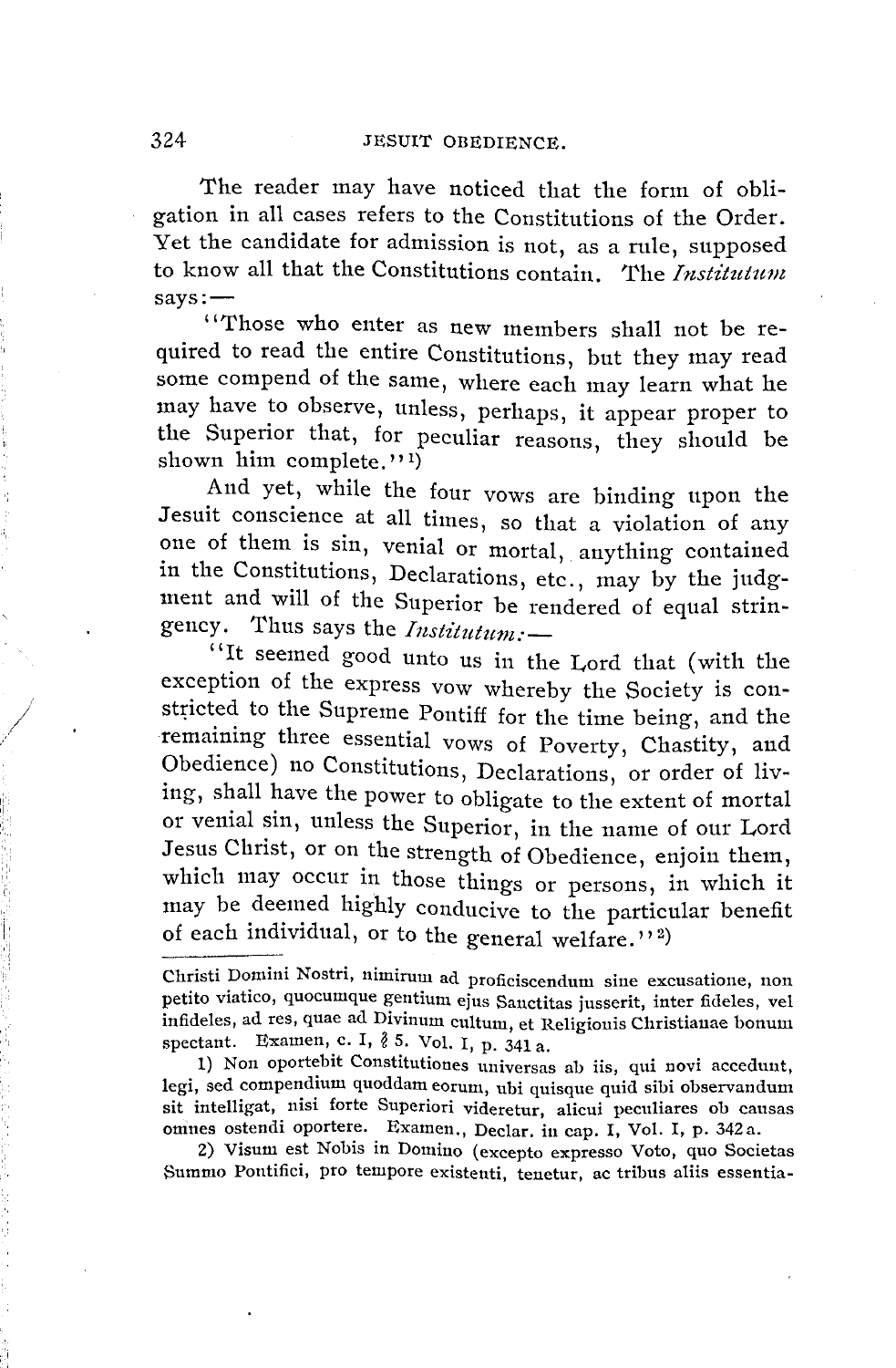The power of the Superior is thus defined: $-$ 

'And although he<sup>1</sup>) may delegate his powers, to others, inferior Provosts, or Visitors, or Commissioners, yet he shall be empowered to approve or rescind what they have done, and in all things to ordain what may seem good to him; and it shall always be a duty to obey and revere him as the vicegerent of Christ."<sup>2</sup>

On the other hand, the training of the inferior includes a systematic inculcation and acquisition of a habit of entire and implicit submission to the Superior.

"It shall be the duty of those who live in the College to highly revere and venerate their Rector, who is a vicegerent of Christ our Lord, to leave to him with true obedience the free disposal of themselves and all that is theirs, to keep nothing hidden from him, not even their own conscience, which they shall at their stated times (as has been said in the *Examen*) and oftener, if any cause should so demand, disclose to him, without repugnance, without contradiction, and in no wise exhibiting a judgment of their own contrary to his judgment."<sup>3</sup>

1) the Provost General.

2) Et quamvis aliis inferioribus Praepositis, vel Visitatoribus, vel Commissariis suam facultatem communicet; poterit tamen approbare, vel rescindere, quod illi fecerint, et in omnibus, quod videbitur, constituere: et semper ei obedientiam ac reverentiam (ut qui Christi vices gerit) praestari oportebit. - Constit. P. IX, cap. III, p. 438b.

3) ... qui in Collegio degunt: qui quidem Rectorem suurn magnopere revereri ac venerari, ut qui Christi Domini Nostri vices gerit, debebunt; Iiberam sui ipsorum, rerumque suarum dispositionem cum vera obedientia ipsi relinquendo: nihil ei clausum, ne conscientiam quidem propriam, tenendo; quam ei aperire (ut in Examine dictum est) suis constitutis temporibus, et saepius, si causa aliqua id posceret, oportebit; non repugnando, poribus, et saepius, si causa anqua id posceret, oportebit; non repugnando,<br>non contradicendo, nec ulla ratione judicium proprium ipsius judicio con-<br>trarium demonstrando. — Constit. P. IV, cap. X, Vol. I, p. 393 a.

libus Paupertatis, Castitatis, et Obedientiae,) nullas Constitutioues, Decla-. rationes, vel ordinem ullum vivendi, posse obligationem ad peccatum mortale vel veniale inducere; nisi Superior ea in Nomine Domini Nostri JESU Christi, vel virtute Obedientiae juberet: quod in rebus, vel personis illis, in quibus judicabitur, quod ad particulare unius cujusque, vel ad universale bonum multum conveniet, fieri poterit. Constit. P. VI, cap. V, p. 414b. 415.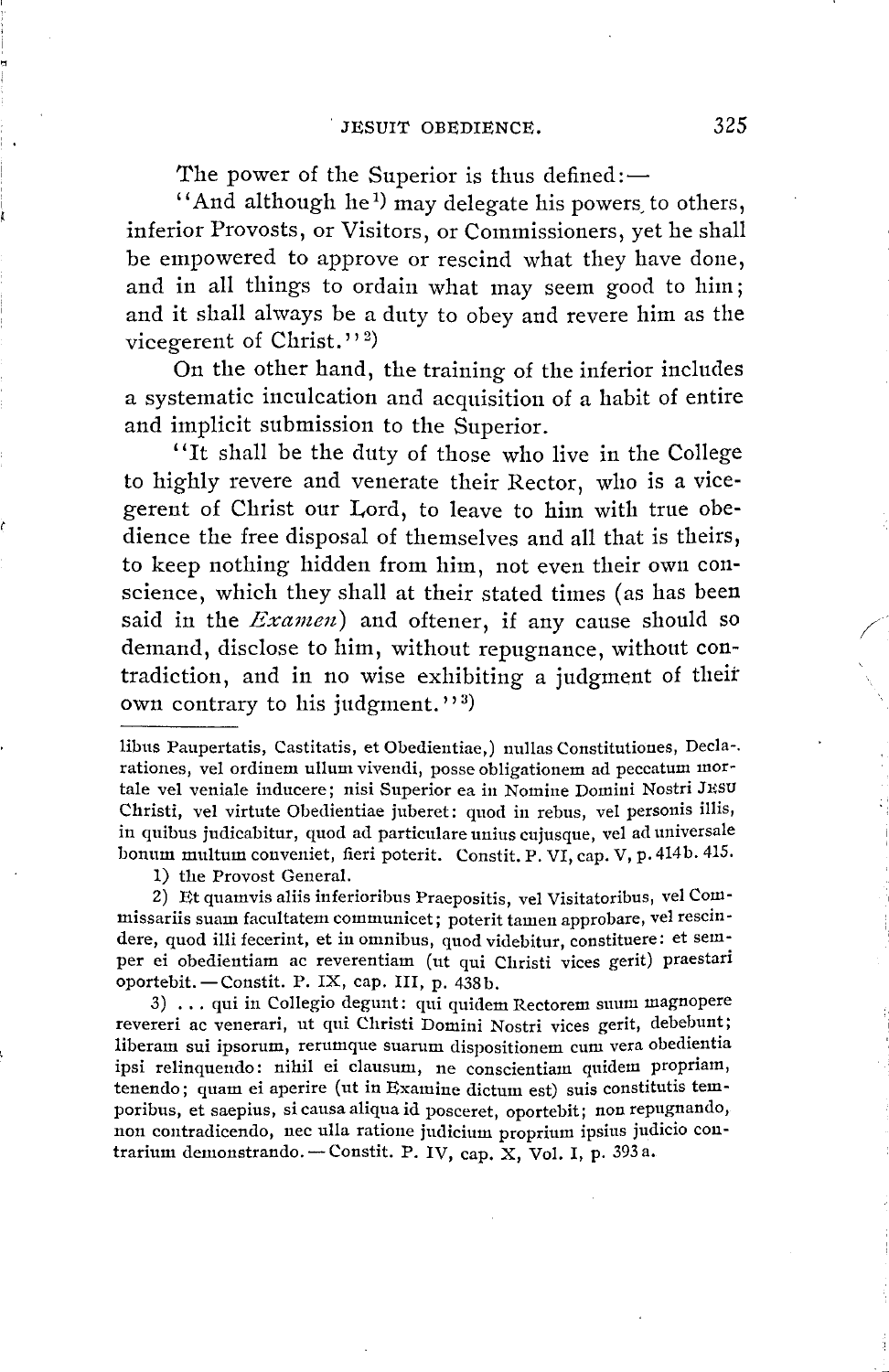In order to strip the inferior the more thoroughly of his personality, and to leave him a more pliant tool in the hand of the Superior, he is led to divest himself of all interests and relations that would bind him to persons or things outside of the Order.

"And thus he should be careful to put off all natural affection toward his relatives and to convert it into spiritual affection, loving them only with that love which regulated charity demands, as one who, being dead to the world and the love of self, lives only unto Christ, having him for parents, brothers, and all things."<sup>1</sup>)

"Since, however, spoken or written communication with friends and relatives is usually apt rather to disturb the quiet, than to promote the progress, of those who are given to spiritual pursuits, especially in the beginning, let them be asked if they are satisfied not to communicate with such persons, nor to receive nor write letters, except when, on some occasion, the Superior may judge otherwise. And if, while they are at the House, they are satisfied to have all the letters written to them or by them inspected and to leave it to the care of him, whose such office may be, to deliver or not to deliver them, as in our Lord he may deem it more expedient." $2)$ 

*I* 

<sup>1)</sup> Et ita curandum ei est, ut omnem carnis affectum erga sanguine junctos exuat, ac illum in spiritualem convertat, eosque diligat eo solum amore, quem ordinata charitas exigit, ut qui mundo ac proprio amori mortuus, Christo Domino Nostro soli vivit, eumque loco parentum, fratrum, et rerum omnium habet. Ibid. p. 346a.

<sup>2)</sup> Cum autem communicatio, quae cum amicis, et sanguine junctis, verbo aut scripto fit, potius ad quietis perturbationem, quam ad eorum, qui spiritui vacant, profectum, praesertim in initiis, facere soleat: Interrogentur, num contenti sint cum hujusmodi non communicare, nee litteras accipere, nee scribere; nisi aliqua occasione Superiori aliter videretur: Et quam diu Domi fuerint, num contenti sint, ut videantur litterae omnes, et quae ipsis scribentur, et quas ipsi aliis scribent; ei, cui hujusmodi munus commissum est, cura relicta, ut eas det, vel non det, quemadmodum in Domino Nostro magis expedire judicabit. - Examen, cap. IV, Vol, I, p. 346b. 347a.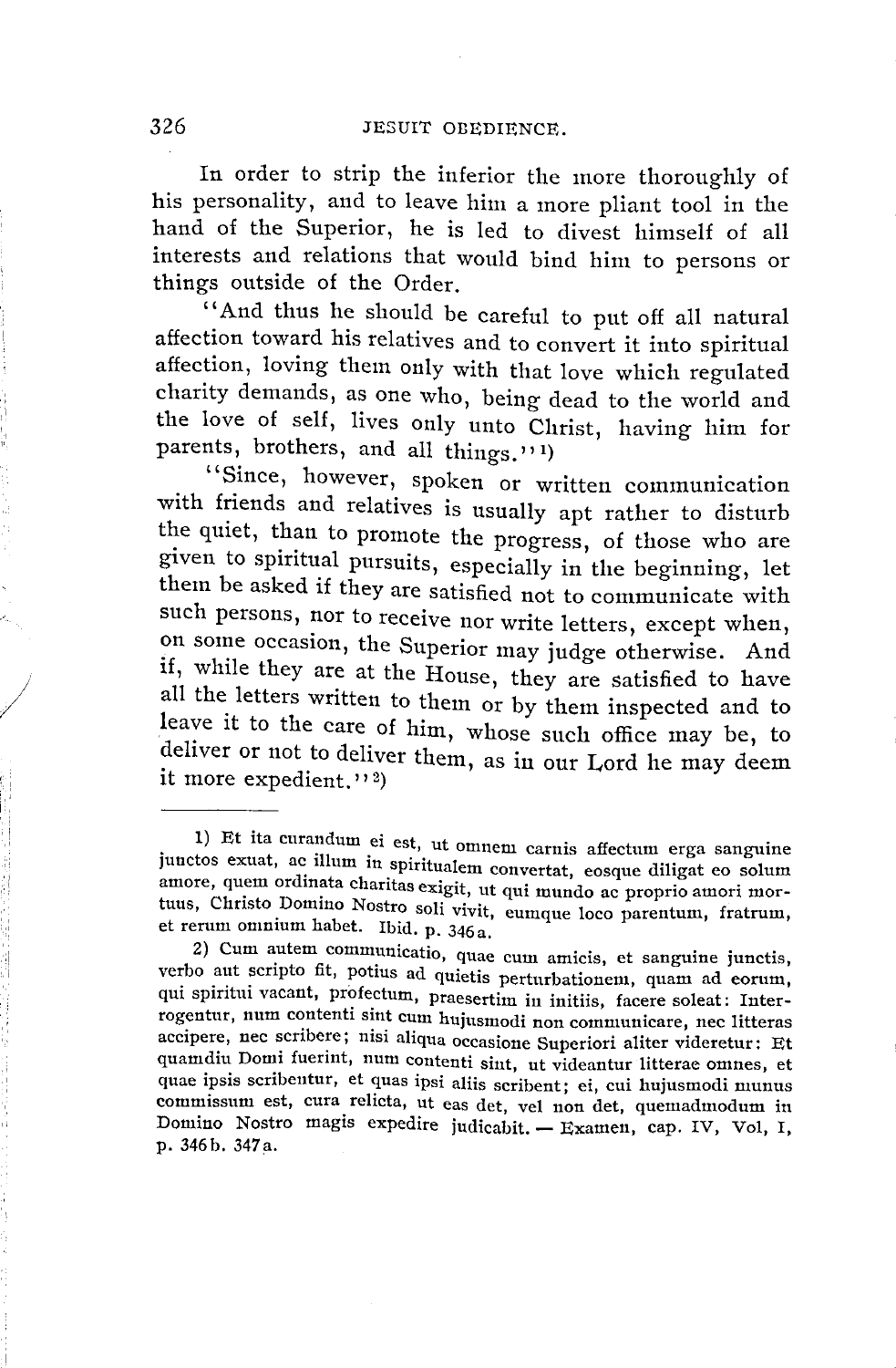While, by such and similar measures, interference and influences from without are precluded or reduced to a minimum, great care is exercised lest the inferior should bring with him into the Society any personal qualities or dispositions which might interfere with his submission to the demands made upon him by the authorities of the Order. From the very outset he is made to declare his willingness to yield to the higher powers not only his will, but also his judgment.

"Let him be asked if he has had, or still has, any ideas or opinions differing from those more commonly entertained by the Church or the Doctors approved by the same, and, if at any time such opinions have entered his mind, whether he be ready to yield his judgment, and to think what may have been set down as proper to think concerning such things in the Society.

Let **him** be asked if in any case of scruples or difficulties in spiritual or other matters, which trouble him or may, perhaps, in future trouble him, he will yield himself to the judgment and acquiesce in the opinions of others in the Society who are endowed with doctrine and probity."<sup>1</sup>

The following extracts will further elucidate the Jesuit doctrine and practice of Obedience as exhibited in the *Institutum.* 

''Obedience, as concerning *execution,* is rendered, when that which has been ordered is fully performed; as regard-

1) Misprint for Societate.

/

'---

<sup>1) 11.</sup> Interrogetur, an habuerit, vel habeat conceptus aliquos vel opiniones ab iis differentes, quae communius ab Ecclesia et Doctoribus ab eadem approbatis tenentur: et si quando hujusmodi opiuiones animum subierint, mun paratus sit ad judicium suum submittendum, sentiendumque, ut fuerit constitutum in Societato <sup>1</sup> ) de hujusmodi rebus sentire oportere.

<sup>12.</sup> Interrogetur, an quibusvis in scrupulis, vel difficultatibus spiritua-Iibus, vel aliis quibuscumque, quas patiatur, vel aliquaudo pati coutigerit, se dijudicandum relinquet, et acquiescet aliorum de Societate, qui doctrina<br>et probitate sint praediti, sententia. — Examen, cap. III, Vol. 1, p. 344 b. 345 a.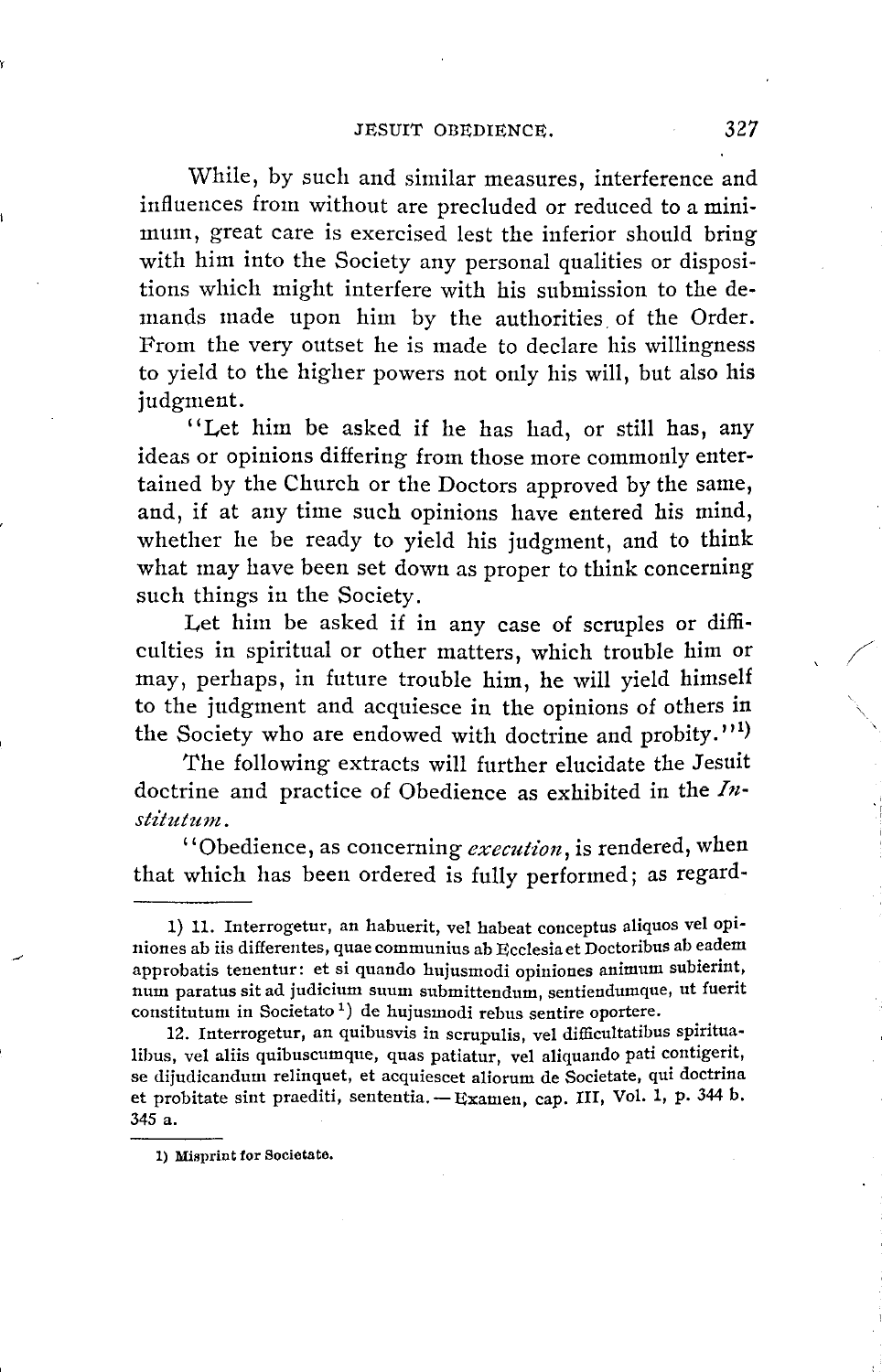ing the *will,* when he who obeys wills the same as he who commands; as in reference to the *understanding*, when the former thinks the same as the latter, and considers well enjoined what is enjoined. And that obedience is imperfect, in which there is not, beside the performance, also that agreement of will and thought between him who commands and him who obeys.''<sup>1</sup>)

"It is highly conducive to progress and very necessary that all give themselves over to *perfect obedience,* acknowledging the Superior ( who ever he may be) for Christ our Lord and bearing toward him intrinsic reverence and love ; they should not only in the external performance of what he enjoins, sincerely, promptly, fearlessly, and with due humility, obey without evasion and murmuring, though he demand what is difficult and repugnant to their feelings: but also endeavor to have within them submissiveness and *true denial of their own will and judgment,* conforming their will and judgment *in all things* (where sin be not *seen) entirely* to that which the Superior *wills* and *judges,* having before them the will and judgment of the Superior as the rule of their will and judgment, that they may be the more exactly conformed to the first and supreme rule of all good will and judgment, which is eternal goodness and wisdom."<sup>2</sup>)

Z) Expedit in primis ad profectum, et valde necessarium est, ut omnes perfectae Obedientiae se dedant, Superiorem (quicumquc ille sit) loco Christi Domini Nostri agnoscentes, et interna reverentia et amore eurn persequentes: nec solum in executione externa eorum, quae injungit, integre, prompte, fortiter, et cum humilitate debita, sine excusationibus, et obmurmurationibus obediant, licet difficilia, et secundum sensualitatem repugnantia jubeat; verum etiam conentur interius resignationem, et veram abnegationem propriae voluntatis et judicii habere: voluntatem ac judicium suum cum eo, quod Superior vult et sentit, in omnibus rebus (ubi peccatum

*I* 

<sup>1)</sup> Obedientia, quod ad exsecutionem attinet, tune praestatur, cum res jussa completur : quod ad voluntatem, cum ille qui obedit, id ipsum vult, quod qui jubet: quod ad intellectum, cum id ipsum sentit, quod ille; et quod jubetur bene juberi existimat. Et est imperfecta ea Obedientia, in quou praeter exsecutionem, non est haec ejusdem voluntatis et sententiae inter eum qui jubet, et qui obedit, consensio.—Const. P. VI, Declar. in<br>inter eum qui jubet, et qui obedit, consensio.—Const. P. VI, Declar. in inter eum qui jubet, et qui obedit, consensio. — Const. P. VI, Declar. in Cap. I, p. 408 b.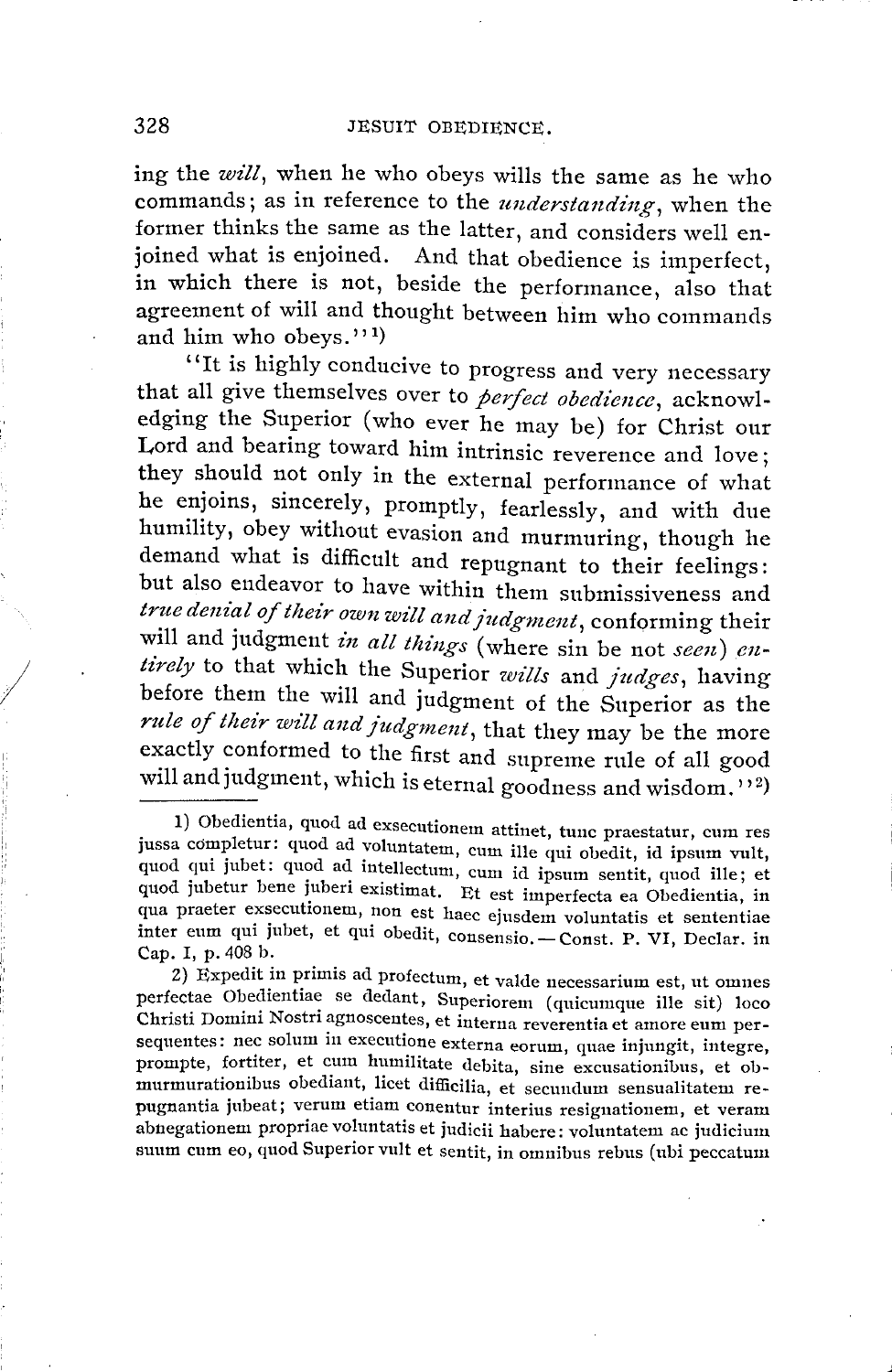'' And let us with utmost exactness apply all our powers to this virtue of Obedience, which is to be rendered, first of all, to the supreme Pontiff, and also to the Superiors of the Society; so that in all things to which Obedience with charity may extend we may be most promptly attentive to its voice, as though it proceeded from Christ the Lord ( since in his stead and for love and reverence toward Him we render Obedience) , leaving everything, even a letter we may have begun and not yet finished; turning all our powers. and intention in the Lord to this end, that holy Obedience in performance, in will, in understanding, may in us be always and in every respect perfect, that we may with great speed, spiritual joy, and perseverance, carry out *whatever* may have been enjoined upon us, persuading ourselves that *all tlzings are just,* denying with a certain *blind obedience every opinion and judgment of our own* to the contrary, and that in all things ordained by the Superior, where, as has been said, any manner of sin cannot be *definitely* said to intervene. And let every one persuade himself that they who live under Obedience must permit themselves to be moved and governed by divine Providence through their Superiors, as if they were a dead body, which permits itself to be borne whichever way and to be treated in any manner whatever, *or like an old man's stick,* which serves him who holds it in his hand wherever and in whatever business he may want to use it."<sup>1</sup>

1) Et exactissime omnes nervos virium nostrarum ad hanc virtutem Obedientiae, in primis Summo Pontifici, deinde Superioribus Societatis exhibendam, intendamus: ita ut omnibus in rebus, ad quas potest cum charitate se Obedientia extendere, ad ejus vocem, perinde ac si a Christo Domino egrederetur (quandoquidem ipsius loco, ac pro ipsius amore et reverentia Obedientiam praestamus) quam promptissimi simus; re quavis, atque adeo littera a nobis inchoata necdum perfecta relicta; ad eum scopum vires omnes ac intentionem in Domino convertendo, ut sancta Obedientia tum in,  $\mathcal{L}^{\frac{1}{2}}$ 

non cerneretur) omnino conformantes, proposita sibi voluntate, ac judicio Superioris, pro regula suae voluntatis et judicii; quo exactius conformentur superioris, pro regula suae voluntatis et judicii, quo exactus como<br>primae ac summae regulae omnis bonae voluntatis et judicii, quae est aeterna<br>bonitas et sapientia...—Constit. P. III, Cap. I, Vol. 1, p. 373.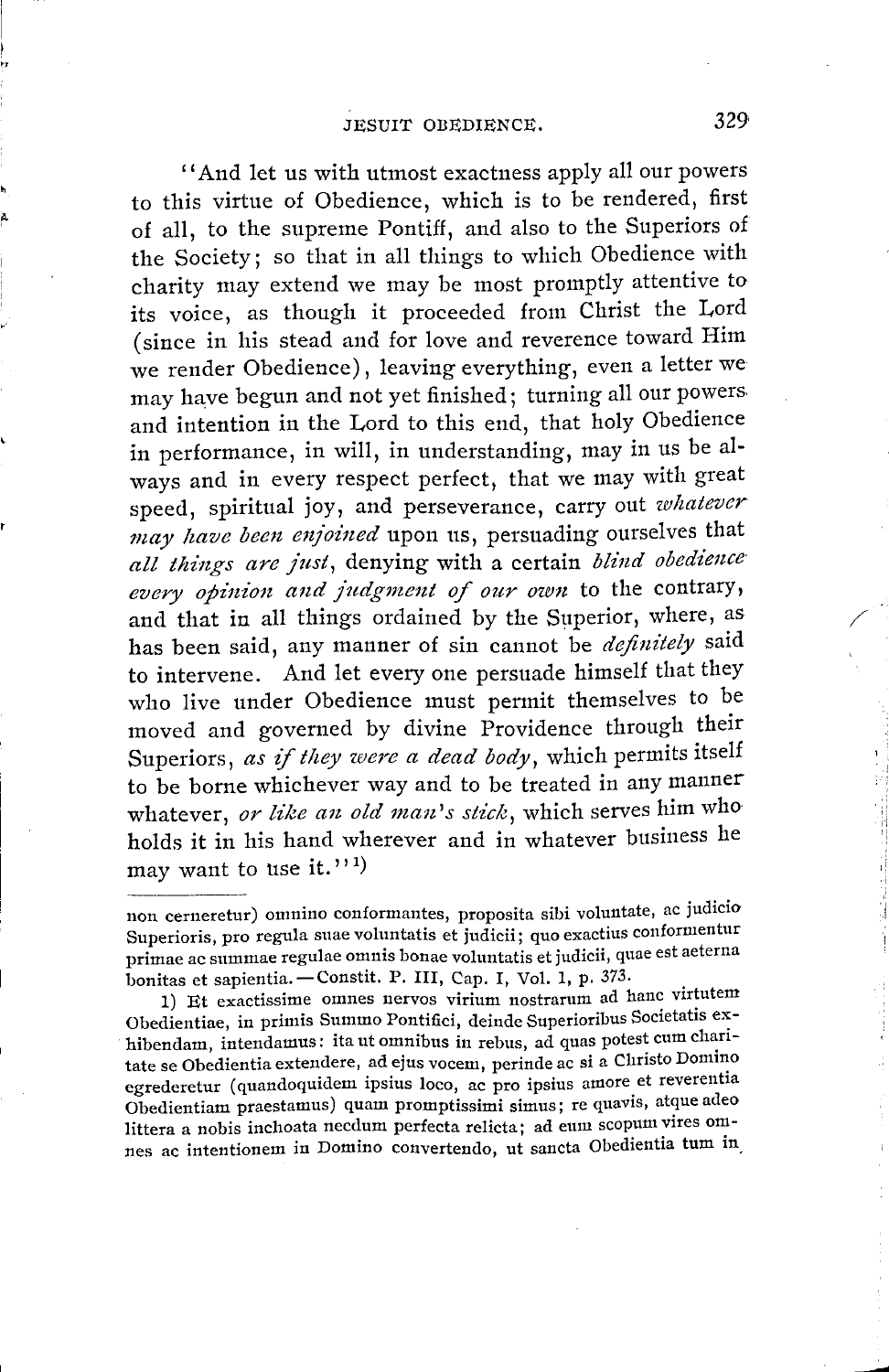'' All those of our men who are too scrupulous may *in*  all cases of doubt touching their consciences abide with secure conscience by the decision of their Superior or Rector.''<sup>1</sup>)

"Hence you must diligently beware lest you at any time endeavor to twist the will of the Superior (which you *must take for the will of God*) toward your own will.  $\ldots$ This being so, whoever would attain the virtue of Obedience must rise to this second grade of Obedience, that he may not only perform the command of the Superior, but also make the will of the latter his own, or rather *divest himself* of his own will, in order to put on the will of God as expounded by the Superior.

''But he who would wholly and entirely sacrifice himself to God must needs offer up, besides his will, also his *understanding (* which is the third and highest degree of Obedience), so that he may not only will the same, but also *think the same as his Superior, to whose judgment he* should subject his own, as far as a devoted will can inflect the understanding. . . . For since Obedience is a manner of holocaust, in which the entire man without any diminution sacrifices himself in the fire of love to his Creator and Lord by the hands of His ministers, and since it is an entire renunciation, whereby the Religious man 2) by his own free

suam conscientiam tangentibus, secura conscientia stare determinationi sui Praepositi vel Rectoris. - Compend. Privilegior. "Scrupuli," Vol. I, p. 332a.

2) i. e., the member of the Order.

exsecutione, tum in voluntate, tum in intellectu sit in Nobis semper omni ex parte perfecta, cum magna celeritate, spirituali gaudio, et perseverantia, quidquid Nobis injunctum fuerit, obeundo; omnia justa esse, Nobis persuadendo; omnem sententiam ac judicium nostrum contrarium caeca quadam Obedientia abnegando; et id quidem in omnibus, quae a Superiore disponuntur, ubi definiri non possit ( quemadmodum dictum est) aliquod peccati genus intercedere. Et sibi quisque persuadeat, quod qui sub Obedientia vivunt, se ferri ac regi a Divina providentia per Superiores suos, sinere debent, perinde acsi cadaver essent, quod quoquoversus ferri, et quacumque ratione tractari se sinit: vel similiter atque senis baculus, qui ubicumque, et quacumque m re velit eo uti, qui eum manu tenet, er mser-vit. -Constit. P. VI, Cap. I, p. 407b. 408a. .. vit. — Constit. P. VI, Cap. I, p. 407b. 408a.<br>1) Omnes Nostri, qui sunt nimis scrupulosi, possunt in omnibus dubiis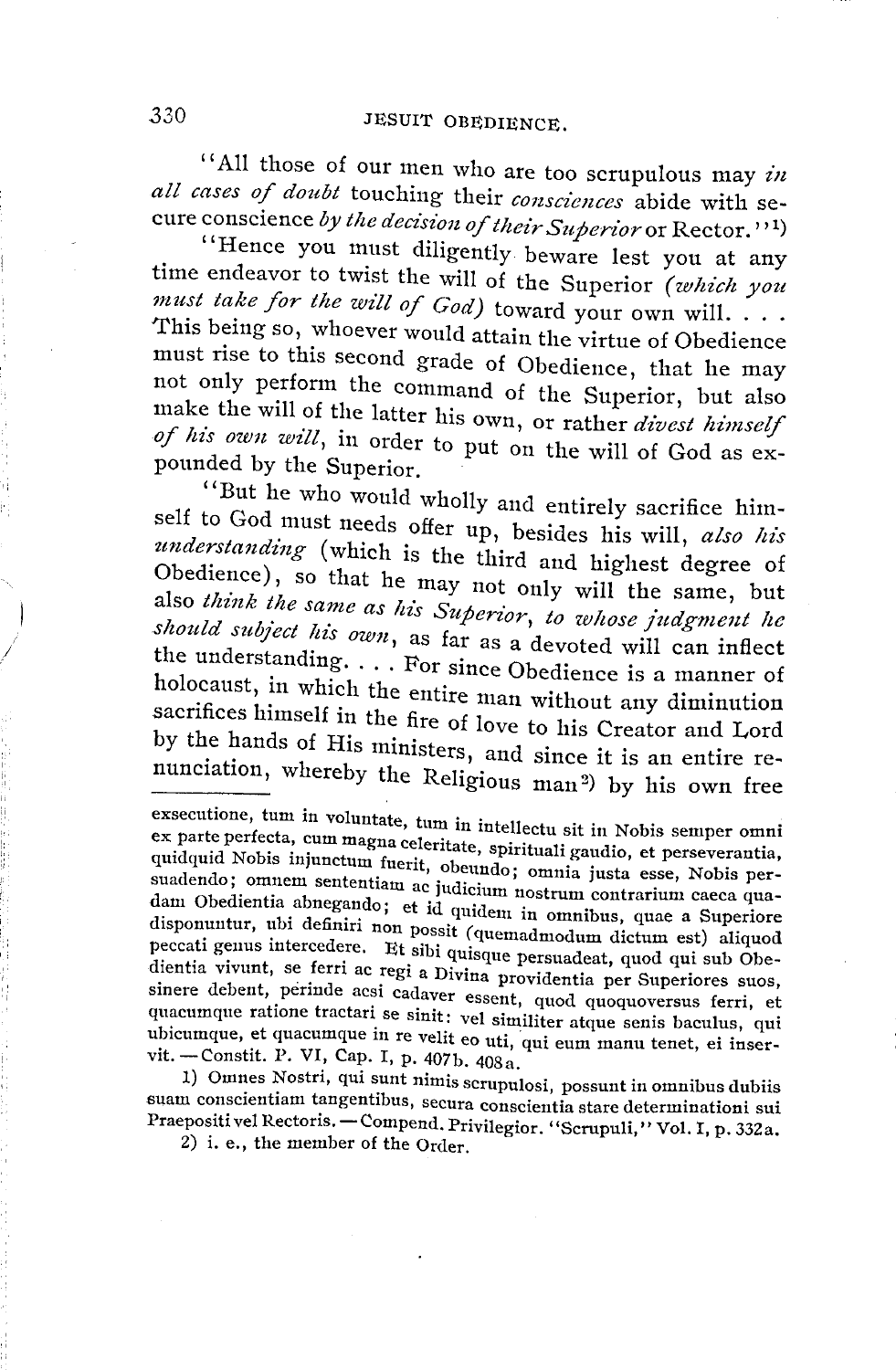will recedes from all his rights, in order to give himself over and abandon himself entirely to divine Providence for possession and for guidance by the direction of the Superior: it cannot be denied that Obedience comprises not only performance, that a person does what is commanded, and will, that he does it readily, *but also judgment*, that *whatever* the Superior orders and thinks, *should appear right and true*  also to the inferior, to the extent to which, as I have said, the will can by its power inflect the understanding.

Oh that men might so understand and practice this Obedience of mind and judgment, as it is pleasing to God and necessary to all those who live in the service of  $\mathrm{God}!^1 \!\cdot\! \cdots$ 

Indeed, considering the end and cause of Obedience, even as the will, so also the judgment may be deceived in what behooves us. Hence, as the will, lest it err, is conjoined to the will of the Superior, so also the understanding, lest it be deceived, should be conformed to the understanding of the Superior. *Lean not unto thine own understanding2)* is the admonition of Holy Scripture; and even in human affairs the wise are of the opinion that he who is truly prudent will rely very little on his own prudence, especially in his own affairs, of which man, disturbed in his mind, is generally not apt to be a good judge. And if in our own affairs, the judgment and advice of another, even not the Superior, is to be preferred to our own, how much more that of the *Superior*, to whom as *God's vicegerent* and *the interpreter of divine will*, we have given ourselves for the interpreter of divine will, we have given ourselves for guidance. But in spiritual matters and persons even greater caution is doubtless necessary, the graver the danger of the spiritual way is to such as run therein without the bridle of counsel or discretion."<sup>3</sup>

3) Itaque diligenter illud etiam cavendum est, ne Superioris ullo unquam tempore voluntatem (quam ducere pro Divina debetis) ad vestram detorquere nitamini. ... Quae cum ita sint, quisquis ad Obedientiae virtutern velit pervenire, oportet ad hunc secundum Obedientiae gradum ascen-

*<sup>1)</sup>* i. e., in a religious Order. 2) Prov. *3,* 5.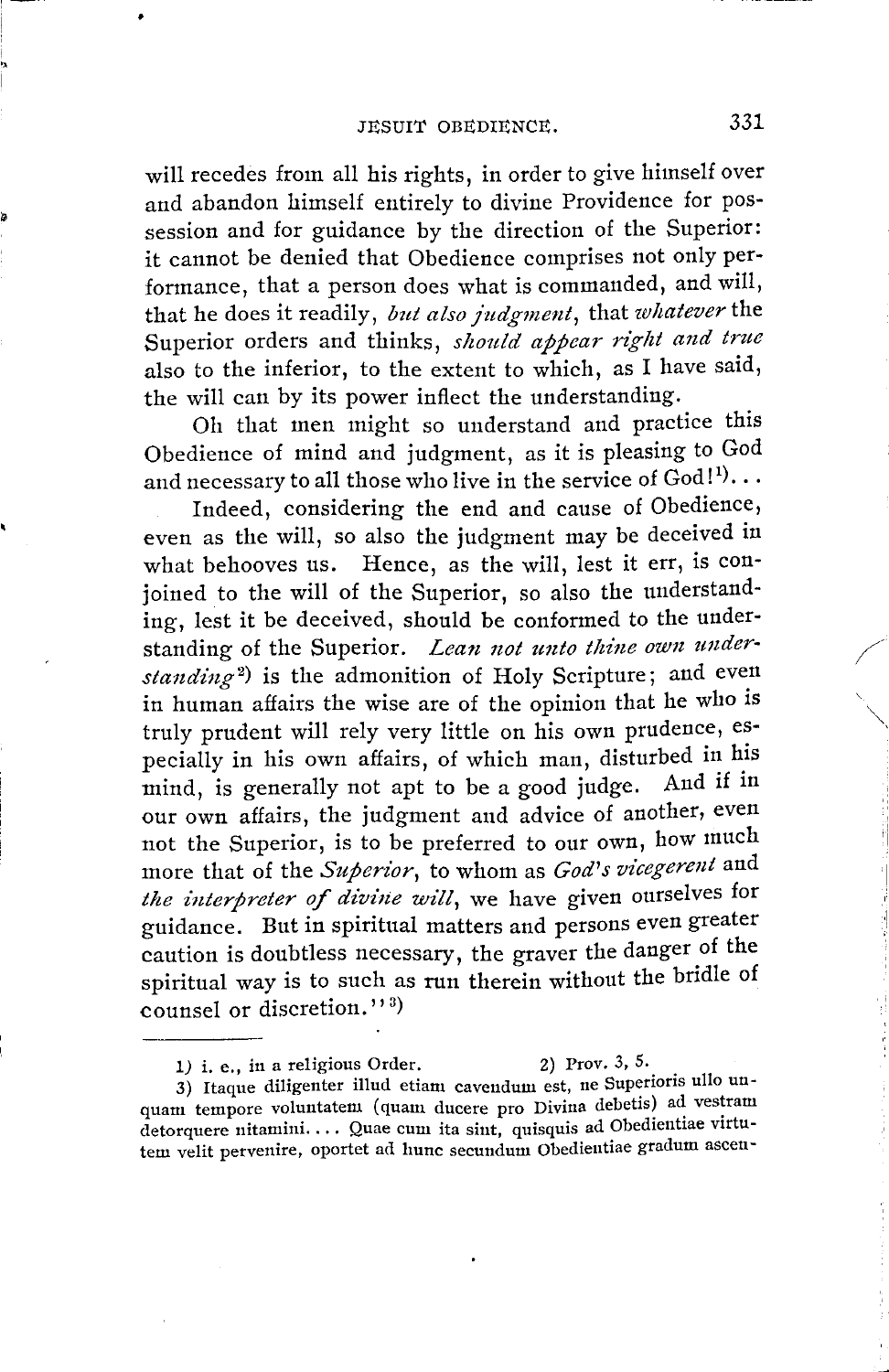ti

"Besides, unless this *Obedience oj judgment* exist, it is not possible that the consent of the will or the execution should be as it ought to be; for by nature the state of things is this, that the powers of our mind called appetitive follow the apprehensive powers, and, unless under application of force, the will cannot long obey where judgment is reluctant. And if, perhaps, one may for a space of time obey under that common supposition, according to which it is thought that also he who unrightfully commands must

Qui vero se totum penitus immolare vult D1w, praeter voluntatem intelligentiam quoque (qui tertius et sumrnus gradus Obeclientiae) offerat necesse est; ut non solum idem velit, sed etiam ut idem sentiat, quod Superior, ejusque judicio subjiciat suum, quoad potest devota voluntas intelligentiam inflectere .... Etenim cum Obedientia sit quoddam holocaustum, quo totus homo sine ulla prorsus imminutione Conditori suo ac Domino per manus ministrorum in charitatis igne immolatur; cumque sit eadem renuntiatio quaedam integra, per quam omni suo jure sponte decedit Religiosus, ut Divinae providentiae Superioris ductu gubernandum, ac possidendum ultro sese addicat, ac mancipet; negari non potest, quia Obedientia comprehendat non solum exsecutionem, ut imperata quis faciat, et voluntatem, ut libenter faciat; set etiam judicium, ut quaecumque Superior mandat ac sentit, eadern inferiori et recta et vera esse videantur; quatenus, ut dixi, vi sua potest voluntas intelligentiam flectere.

Utinam hanc mentis et judicii Obedientiam, ita et intelligerent homi-· nes et exercerent, ut grata D<sub>EO</sub> est, ac omnibus, qui in religione vivunt, necessaria....

Jam vero si finis et causa Obedientiae spectatur, quemadmodum volun-· tas, ita et judicium in eo, quod nobis convenit, decipi potest. Ergo sicuti ne voluntas erret, cum Superioris voluntate conjungitur; sic intelligentia, ne fallatur, ad Superioris intelligentiam conformanda est. *Ne innitaris prudentiae tuae,* sacrae Litterae monent: atque in rebus etiam lmmanis censent sapientes, vere prudentis esse, sua ipsius prudentia minime ficlere; praesertim in rebus suis, quarum homines animo perturbato fere boni judices esse non possunt. Quod si in rebus nostris alterius, etiam non Superioris, judicium atque consilium nostro anteponendum est, quanto magis ipsius Superioris, cui nos, ut DEI vicem gerenti, ac Divinae voluntatis interpreti moderandos tradidimus? In causis vero, personisque spirituahbus eo maior etiam cautio procul dubio est necessaria, quo gravius est Spiritualis viae etiam cautio procul dubio est necessaria, quo gravius est Spiritualis viae<br>periculum, cum sine frenis consilii, discretionisve in ea decurritur. - Ep.<br>Ign. de Virt. Obed., Vol. II, p. 162 a - 164 a.

dat, ut Superioris non solum jussa exequatur, sed etiam ejus voluntatem suam faciat, seu potius suam exuat, ut divinam a Superiore expositam induat,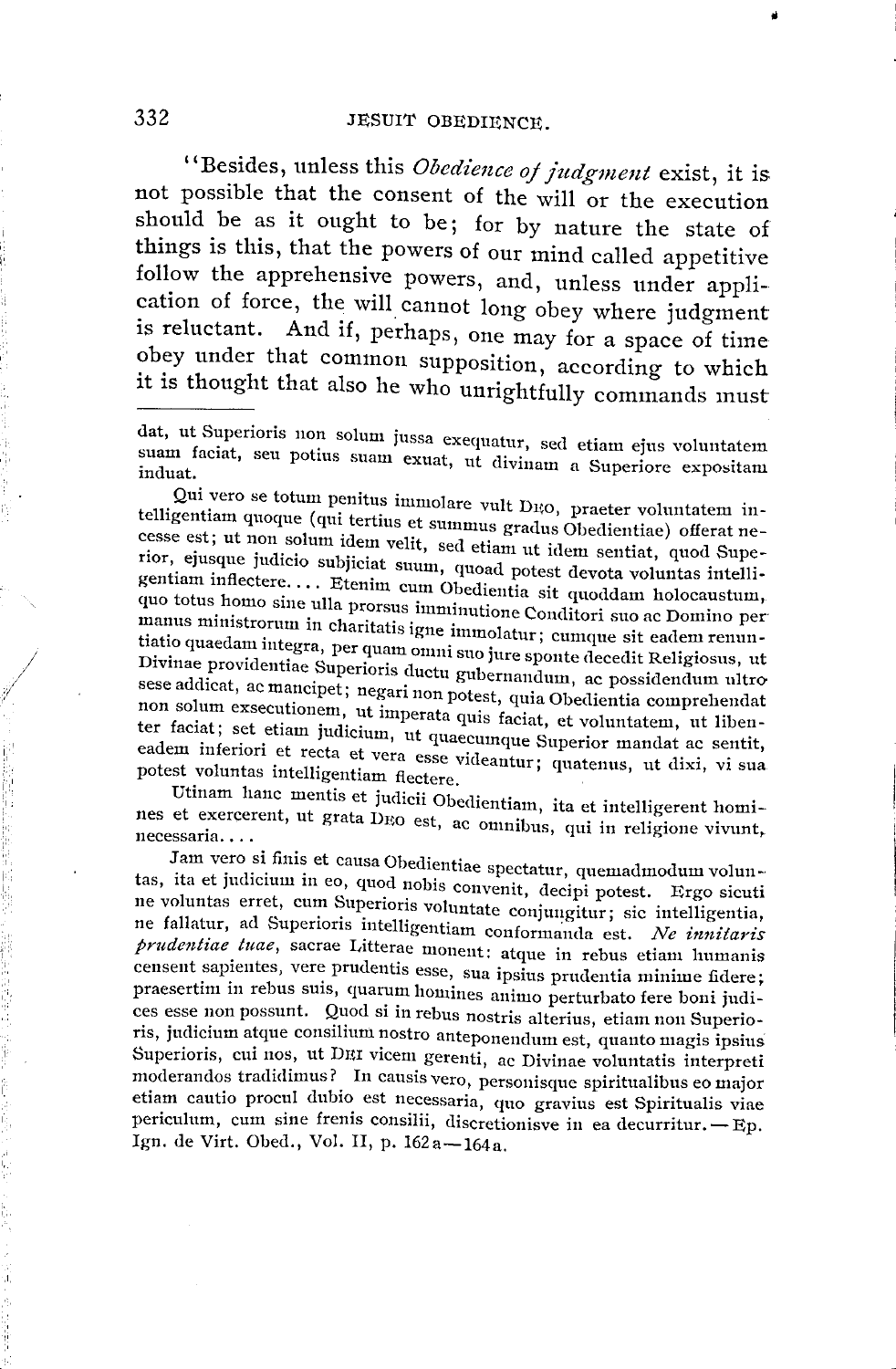be obeyed, this certainly cannot be stable and fixed, and thus perseverance is lacking, or at least the perfection of Obedience, which consists in obeying promptly and with alacrity; for there cannot be alacrity and diligence, where there is a dissent of minds and opinions. The zeal and quickness of performance will also perish where doubt is entertained whether to do what we are commanded be ex-pedient or not. That wellknown *blind simplicity of Obedience* will perish, *wlten we call into question* within ourselves *whether the precept be right or wrong*."<sup>1</sup>)

''Besides, I propose to you three things especially, which are of great aid toward the acquisition of the *Obedience oj judgment.* 

The first is this that, as I have said in the beginning, you do not behold in the person of the Superior a man who is exposed to errors and miseries, but *Christ himself*, who is supreme wisdom, immense goodness, infinite love, who cannot be deceived nor would deceive you....

The second measure is that you should always studiously strive in your own minds to defend and in no wise disapprove what the Superior commands or thinks.

The last way of submitting your judgment is even easier and surer, and, at the same time, also recommended by the holy Fathers; viz., to make it your established maxim that

<sup>1)</sup> Praeterea, nisi haec Obedientia judicii existat, fieri non potest, ut vel consensus voluntatis, vel exsecutio talis sit, qualem esse oportet; natura enim ita comparatum est, ut animi nostri vires, quae appetitivae dicuntur, sequantur apprehensivas; et nisi adhibita vi, voluntas, judicio repugnante, diu obtemperare non poterit. Quod si forte quis aliquo temporis spatio obediat per communem illam apprehensionem, qua censetur, perperam etiam praecipiendi parendum esse; certe id stabile ac fixum esse non potest: atque ita perseverantia deficit, vel saltem Obedientiae perfectio, quae in prompte et alacriter obediendo consistit: non enim ibi potest esse alacritas ac diligentia, ubi est animorum sententiarumque dissensio. Perit etiam exequendi studium et celeritas, cum ambigitur, expediat, necne, fa-~ere quod jubemur: perit celebris illa Obedientiae caecae simplicitas, cum apud nos ipsos in quaestionem vocamus, rectene praecipiatur, an secus. Epistola S. P. N. Ignatii cle Virtute Obedientiae, Vol. II, p. 164a. ·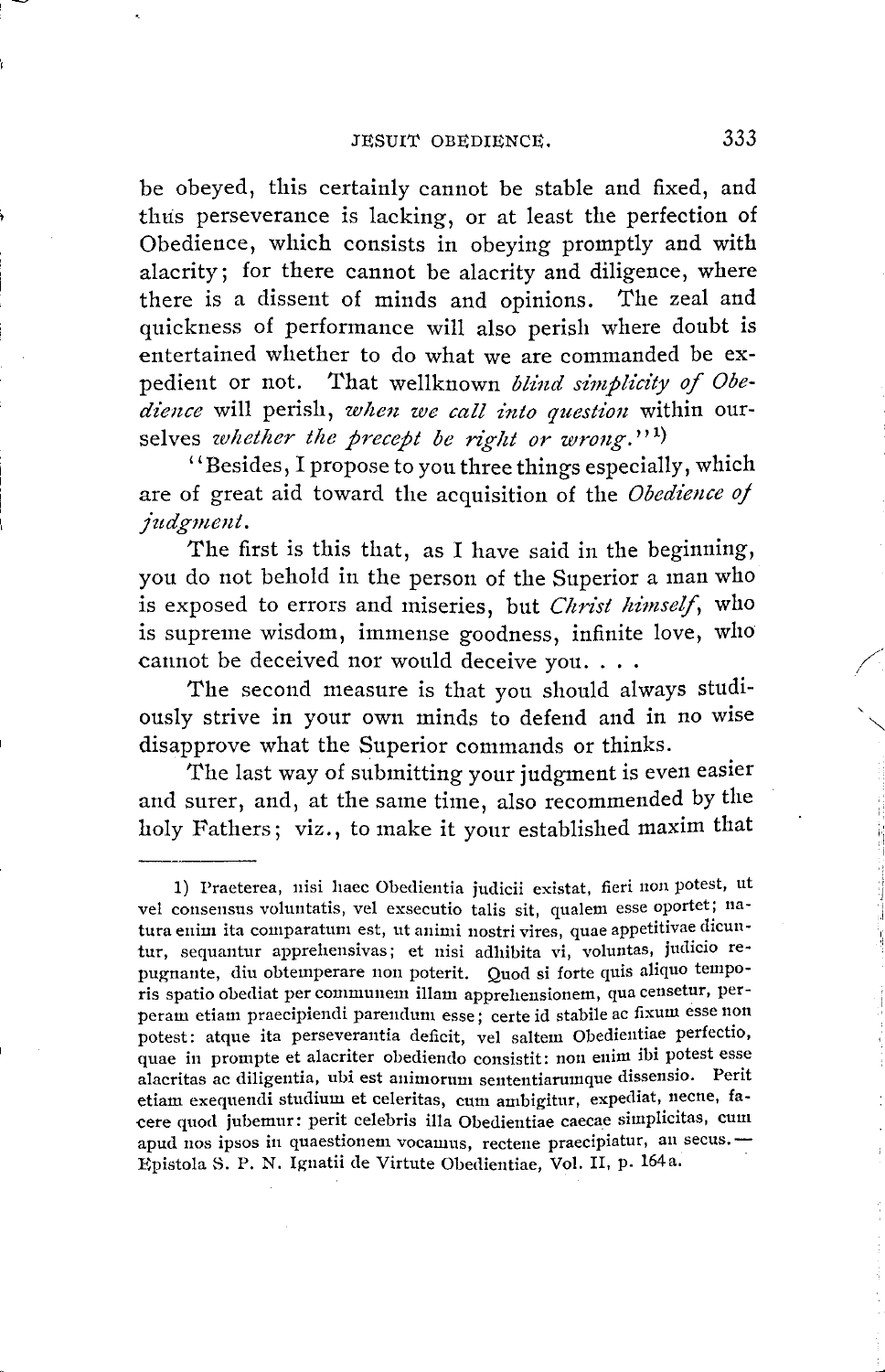*whatever the Superior prescribes, is the precept and will o'f God himself;* and even as you at once apply yourselves with your whole mind and assent to believe what the catholic faith teaches, thus with a certain *blind impulse of the will*, eager to obey, you should be moved *without any enquiry whatever* to perform whatever the Superior may say.... Thus Abraham must be believed to have done when commanded to sacrifice his son Isaac .... This manner of submitting one's own judgment and *without any question* sanctioning and praising within onesself whatever the Superior may command, is not only in practice among holy men, but should also be imitated by those who strive after perfect Obedience, in all things which are not connected with *mani-*<br>*fest* sin.''<sup>1</sup>

"But if perhaps you should meet with something not in agreement with the opinion of the Superior, and the matter would, after consulting the Lord in prayer, seem to require an explanation, you are not on that account denied the right of referring to the Superior. But in such case, lest

Primum illud est, ut, quemadmodum initio dixi, non intueamini in persona Superioris hominem obnoxium erroribus atque miseriis, sed Christum ipsum, qui est sapientia summa, bonitas immensa, charitas infinita, qui nee decipi potest, nee vos vult ipse decipere....

Altera est ratio, ut, quod Superior mandat vel sentit, defendere semper apud animos vestros studiose nitamini, improbare autem nequaquam....

Postrema subjiciendi judicii ratio est cum facilior tutiorque, tum etiam apud sanctos Patres in more positum; ut statuatis vobiscum ipsi, quidquid Superior praecipit, ipsius Dei praeceptum esse et voluntatem: atque ut ad ea credenda, quae Catholica fides proponit, toto animo assensuque vestro statim incumbitis; sic ad ea facienda, quaecumque Superior dixerit, caeco quodam impetu voluntatis parendi cupidae, sine ulla prorsus disquisitione feramini. Sic egisse credendus est Abraham, filium Isaac immolare jussus.... Est igitur haec ratio subjiciendi proprii judicii, ac sine ulla quaestione sanciendi et collaudandi apud se, quodcumque Superior jusserit, non solum sanctis viris usitata, sed etiam perfectae Obedientiae studiosis imitanda omnibus in rebus, quae cum peccato manifesto conjunctae non sunt.  $-$  Ep. Ign. de Virt. Obed. Vol. II, p. 165.

<sup>1)</sup> Praeterea vobis tria nominatim propono, quae ad Obedientiam judicii<br>comparandam multum juvant.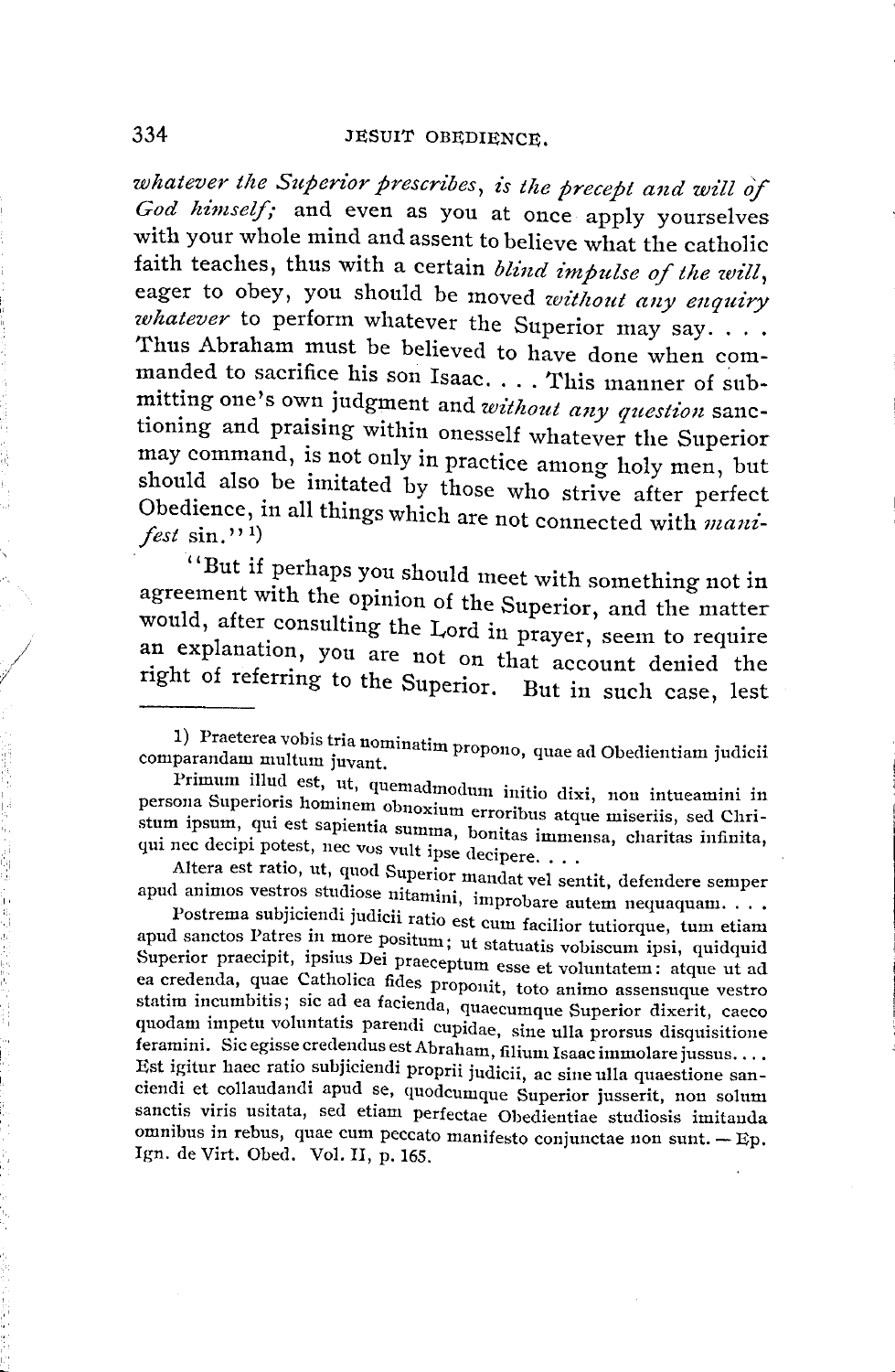your self-love deceive you and your judgment, this caution should be added, that you be altogether of equal mind both before and after consultation, not only as to undertaking or setting aside the matter under consideration, but also to approve and consider more eminently right whatever may seem good to the Superior."<sup>1</sup>

''Let all be persuaded that strength of mind and a brave spirit is required, that we conquer ourselves in difficult matters, but that *frequent contradictions,* meddling and other endeavors, which will sometimes intervene, denote great imperfection and *are far from that simplicity,* promptness, alacrity, and other conditions, which this virtue [ of obedience] requires and *which our Constitutions make plain by the example of a stick and a dead body:* not with a view of prohibiting what the said Constitution and the Epistle [ of Ignatius] permit, that matters may be submitted to the Superior, that is, in such a manner, that, after previous prayer, and with unbiased mind, as there prescribed, it be done *only in this wise*, that it may *amount to nothing more* than a representation, i. e., placing the matter before the eyes of the Superior, *leaving to him the whole care of the matter thus proposed;* but inasmuch as the other mode of procedure which we have mentioned is not to expound, but<br>to exact, *with a manner of force*, compliance with his will, to exact, with a manner of force, compliance with his will, and by concealed mines to secure the fulfillment of his will.

Let the Superiors use a mild and paternal way of commanding, and concede to their subordinates free and legitimate time for recourse to prayer; let them reduce difficulties and yield in some circumstances. But *as to the substance of*  /

 $\sim$   $\sim$ 

<sup>1)</sup> Nee tamen idcirco vetamini, si quid forte vobis occurrat a Superioris sententia diversum, idque vobis ( consulto suppliciter Domino) exponendum videatur, quo minus id ad Superiorem referre possitis. Verum in hac re, nevos amor vestri, judiciumque decipiat, illa cautio est adhibenda, ut ammo sitis et ante et post relationem aequissimo, non solum quod pertinet ad eam rem, de qua agitur, vel suscipiendam, vel deponendam; sed etiam approbandum, rectiusque putandum quidquid Superiori placuerit. - Ep. Ignat. de Virt. Obed. Vol. II, p. 165 sq.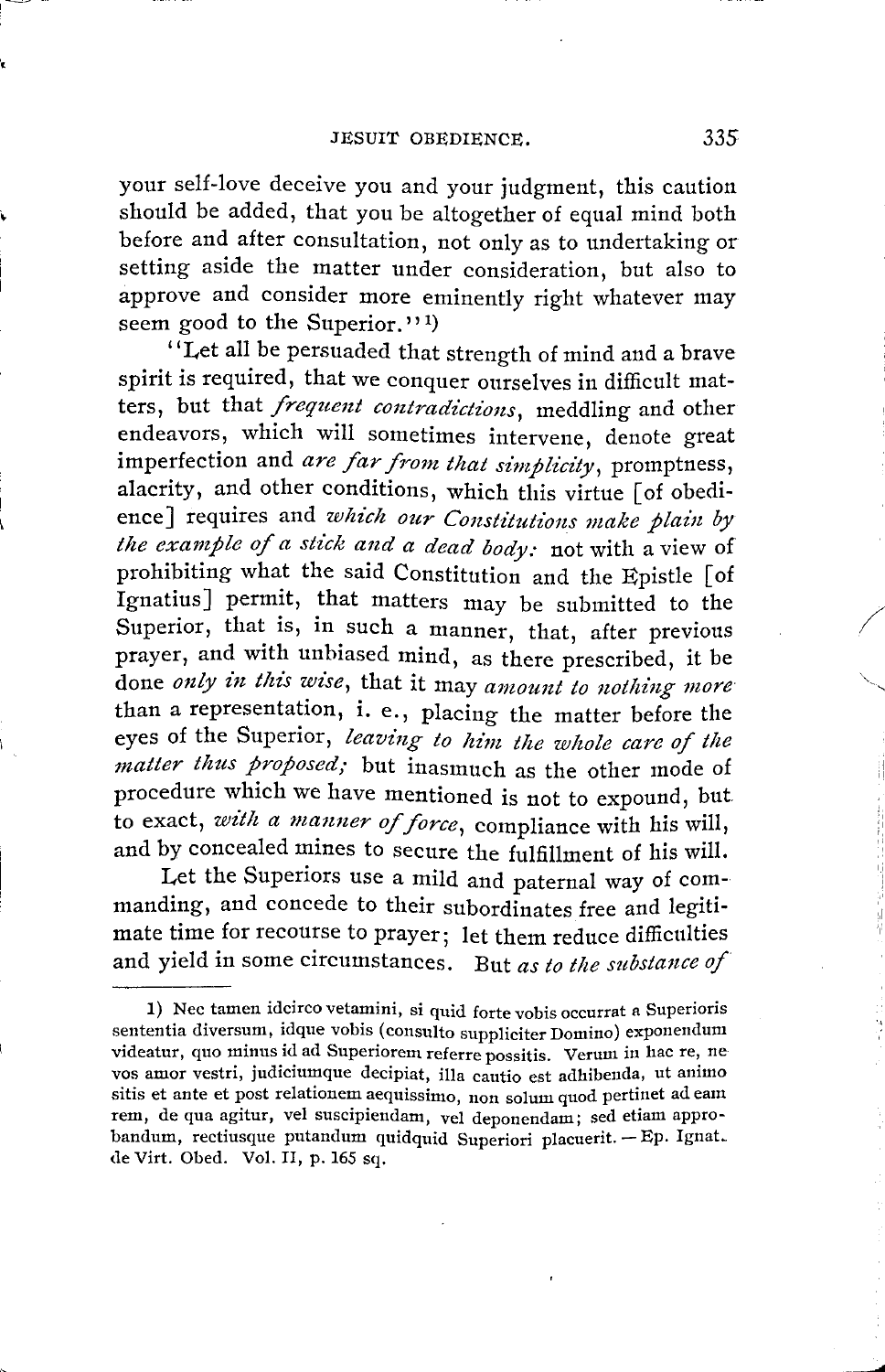the matter, let them *strenuously insist that the subjects conquer themselves,* and that *by all means,* what is conducive to the greater glory of God and the welfare of the inferiors be performed."<sup>1</sup>)

"Let them, furthermore, admonish them that to resist and for any length of time to refuse obedience is grave sin, and that in the Society they must not wait for precepts where even a sign of the will indicated should be sufficient. They should persuade themselves that, after having conquered themselves, they shall be the more cheerful, not only because of the peace of conscience, but also for the fruit which with great merit they shall receive from the victory.''<sup>2)</sup>

''The Superiors should understand that, if they do not restrain the defects of their men in this respect, they do great harm, not only to their subjects, but also to the Society. In the former the virtue and merit of obedience is diminished,

Superiores suavi ac paterna imperandi ratione utentes, Iiberum et legitimum ad orationem recurrendi tempus subditis concedant: leniant ipsi difficultates, et in circumstantiis aliquibus condesccndant. Quod ad rem vero ipsam, fortiter adnitantur, ut subditi se ipsos vincant, fiatque id omnino, quod ad majorem DEI gloriam, inferiorumque bonum conducit. - Instructio de spiritu ad Superiores, Cap. IV. De Obedientia. Vol. II, p. 296a.

2) Admoneant praeterea, repugnando diutiusque renitendo, graviter peccari: nec expectari in Societate praecepta debere, ubi satis esse debeat signum ipsum indicatae voluntatis. Ut sibi persuadeant, se, postquam se ipsos vicerint, tanto laetiores fore, tum ob quietem conscientiae, tum ob fructum ipsum, quem magno cum merito ex victoria capturi sunt. -Infructum ipsum, quem magno cum merito ex victoria capturi sunt. - Instructio de spiritu ad Superiores, cap. IV, de Obedientia; Vol. II, p. 296b.

/

<sup>1)</sup> Hoc persuasum habeant omnes, animi robore, ac virtute opus esse, ut ipsi, nos vincamus in rebus arduis: crebras autem contradictiones, procurationes, ceterosque conatus, qui nonnunquam interponuntur, magnam imperfectionem denotare; proculque ab ea simplicitate, promtitudine, alacritate, reliquisque conditionibus abesse, quas virtus haec requirit, et quas Constitutiones nostrae, baculi cadaverisque exemplo, declarant: non quo interdicatur id, quad eadem Constitutio et Epistola permittunt, ut Superiori proponantur; ita nimirum, ut praemissa oratione, et cum indifferentia, quae ibidem praescribitur, eo denique modo id fiat, ut vere nihil aliud sit, quam repraesentare, hoc est, ob cculos Superioris ponere, totam ei curam rei expositae relinquendo; sed quoniam alter ille agendi modus, quem diximus, non est exponere, sed vi quadam extorquere, voluntati suae obsequi, occultisque cuniculis peragere, ut id demum fiat, quod ipse velit. .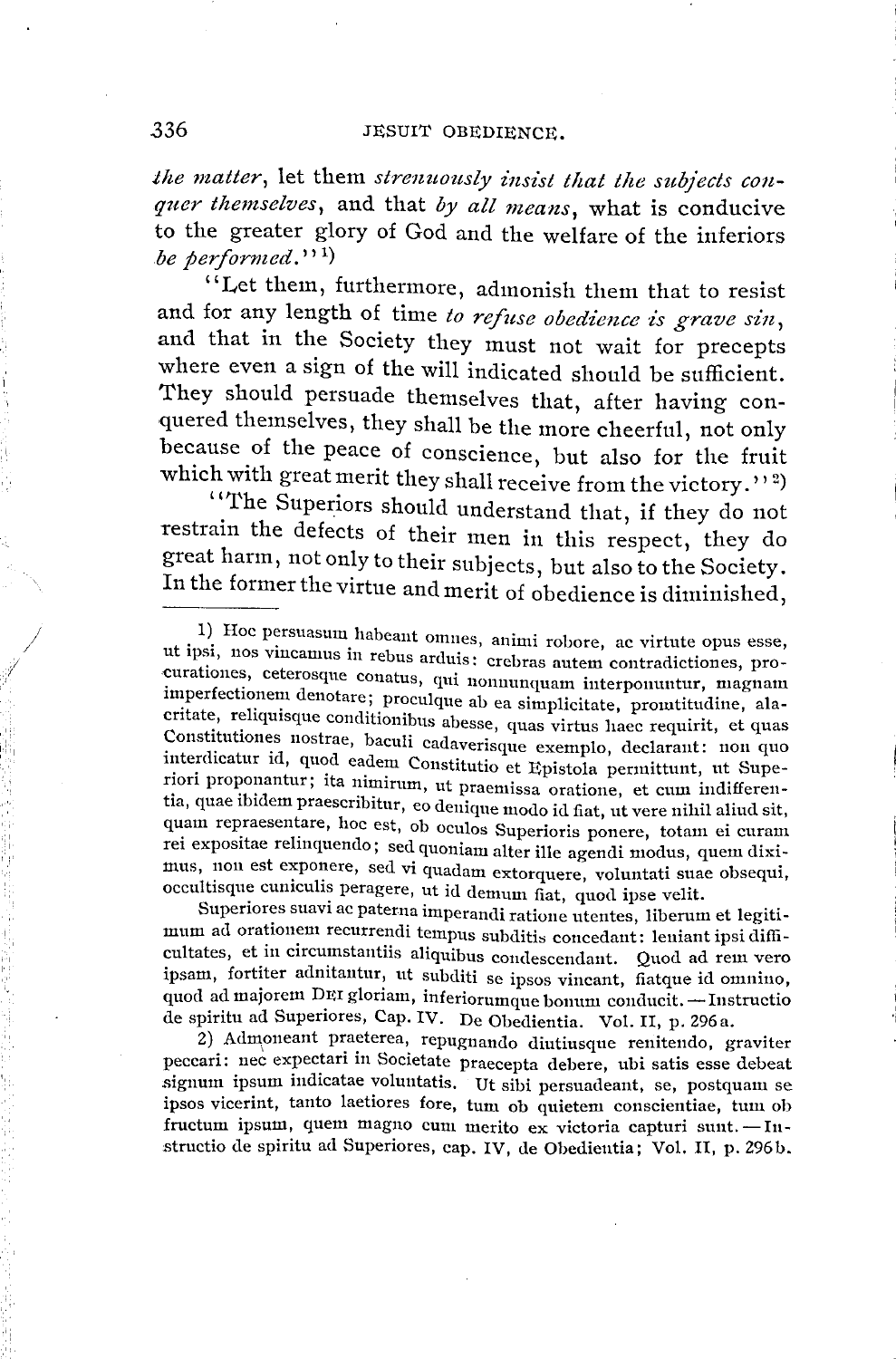and they grow from day to day less available and less manageable, just as is commonly the case with shy horses, which, unless they be urged with goads, are frightened more and more by everything and keep on backing."<sup>1)</sup>

The sum and substance of all that is authoritatively said in these extracts is this. The Jesuit is bound by a vow of Obedience to violate which is sin. Obedience must be perfect; and perfect obedience is not only to do what the Superior requires, but also to will what the Superior wills and to approve what the Superior approves. To set one's judgment against the judgment of a Superior is disobedience, is sin. Scruples of conscience must be overcome by acquiescence in the will of the Superior. Of course, manifest sin must not be enjoined; but as the inferior must not set his own judgment against that of the Superior, and the Superior's judgment is conclusive, it would be sinful presumption in an inferior to maintain that what the Superior approves and demands is not right and good, but sin. The purpose of referring a doubtful case to the Superior must not be to change the Superior's mind and judgment, but to be convinced of the propriety of that judgment, and the Superior, though he may yield in minor considerations, must not encourage remonstrances, but insist upon compliance with his demands as to essentials. The perfection of Obedience is blind submission of will and judgment, after the model of a dead body or an old man's stick, and every residue of conscientious reluctance must be suppressed or set aside by the consideration that the Superior is the viceperent of God!

22

"'

/

<sup>1)</sup> Intelligant Superiores se, cum suorum in hac parte defectus non cohibent, plurimum damni adferre tum subditis ipsis, tum etiam Societati. In illis siquidem minuitur virtus meritum obedientiae, minusque in dies apti et minus tractabiles efficiuntur; non aliter quam equis meticulosis accidere solet, qui nisi stimulis incitentur, gravius semper ex omni re concutiuntur, et longius retrocedunt. - Instr. de spir. ad Super. Cap. IV, de Obed. Vol. II, p. 297 a.